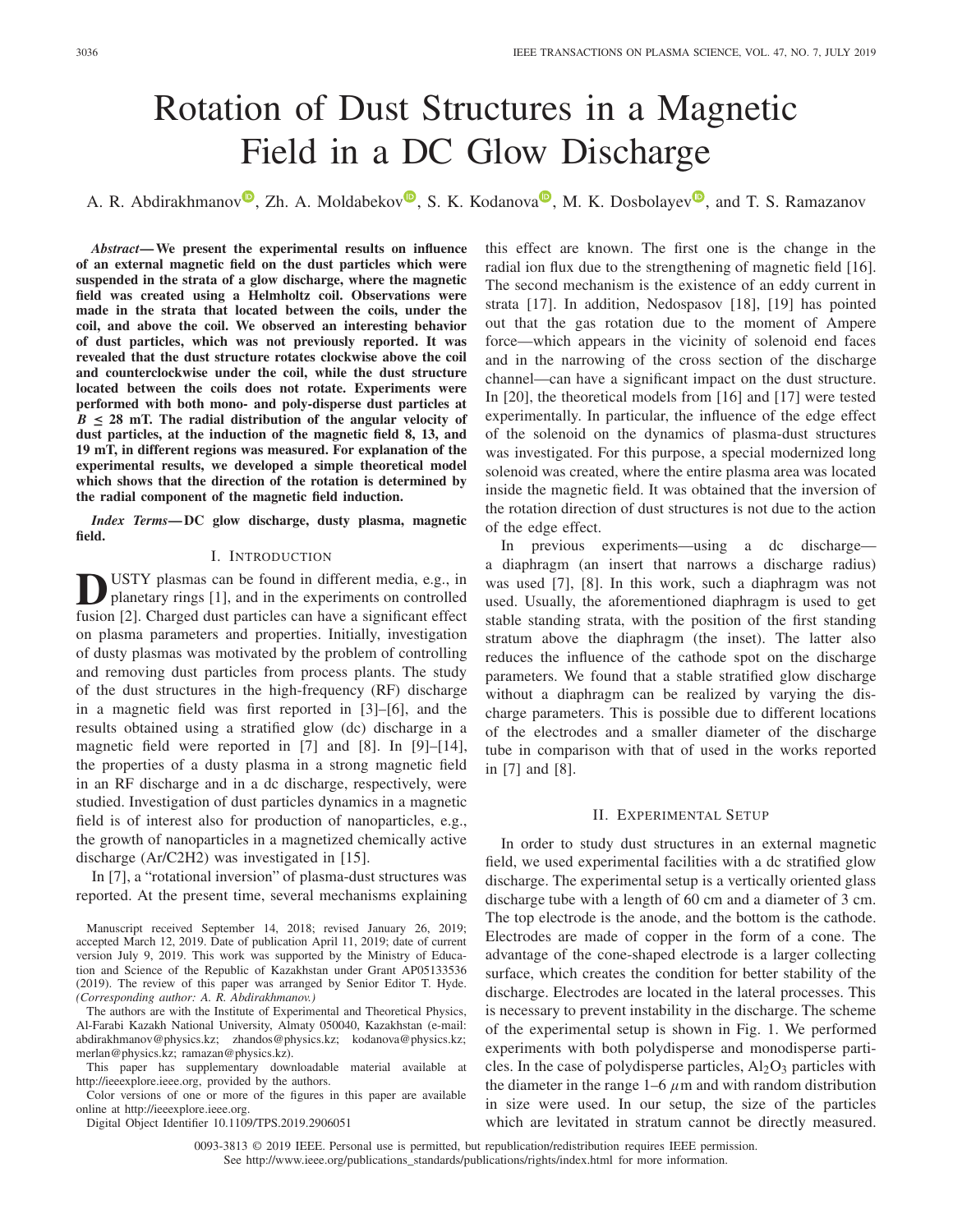

Fig. 1. Experimental setup. 1—anode, 2—stratum, 3—explored plasma-dust structures, 4—cathode, 5—Helmholtz coil, 6—laser for illumination, and 7—CCD camera.

Within one strata (in the case of polydisperse particles), heavy particles are located in a bottom part and light particles are located in an upper part of a strata. It is unclear if there is a major difference in the size of the particles in different stratification regions. However, as the configuration of the electrical field in strata is similar one to another [15], we think that the size of levitating dust particles should be similar in different strata. Taking into account uncertainties related to the random size distribution of the polydisperse particles, we have performed more experiments using melaminformaldehid monodisperse particles with the diameter 2  $\mu$ m.

In the case of polydisperse particles, the gas pressure was set to be  $0.23 \pm 0.01$  torr, discharge current was 1.3 mA, and the induction of the magnetic field varied from 1 to 28 mT. At these parameters, standing strata without a diaphragm were created. Note that—at approximately these parameters—the dc discharge (containing polydisperse particles with the size similar to that of in this work) was investigated in detail in [16] and [17].

In the case of monodisperse particles, the gas pressure was  $0.27 \pm 0.01$  torr, the discharge current was 1.5 mA, and the induction of magnetic field also varied in the range from 1 to 28 mT. Due to technical problems, we were unable to conduct experiments at significantly different values of pressures.

The dust particles (initially located inside the tube) were injected into the discharge by shaking the container holding dust particles (using a permanent magnet as a dust shaker). In our setup, we can change an output voltage of a high-voltage power supply (VS-22) in the range 0.6–3.8 kV. The visualization of the dust particles was carried out by means of illumination with a plane laser beam. In this setup, we used a solid-state laser with a diode-pumped green spectrum GL532TL-200 with a power of 0–200 mW. The scattered light was recorded by a CCD video camera KCB-340 (KOCOM) with a resolution of  $640 \times 480$  pixel, with 250 frames/s. Video recording was performed on the top of the discharge tube through the optical window. A magnetic field was created using a Helmholtz coil, with a separation distance of 2.5 cm. The Helmholtz coil consists of two coils, wound from a highstrength heat-resistant coating of enameled copper wire with a diameter of 1.8 mm. The arrangement of Helmholtz coils is shown in Fig. 1. The coils have an inner diameter of 9 cm, outer diameter 14 cm, number of layers 14, and turns per layer 14. Magnetic induction depends on the current that flows through the copper wire. The maximum value of the applied magnetic field of 28 mT corresponds to a current of 9 A. To measure the magnetic field, we used a PHYWE teslameter from the PHYWE Company. The teslameter consists of a power source and a Hall probe. The latter was used to measure the axial and tangential components of the magnetic field induction.

The observations were made in the strata that were located between the coils, under the coil, and above the coil (see Fig. 1). Dust particles levitate simultaneously in all three regions. The recording of the structures in each region was done one by one, i.e, we observed the cloud in one of the regions and then moved the laser to other region.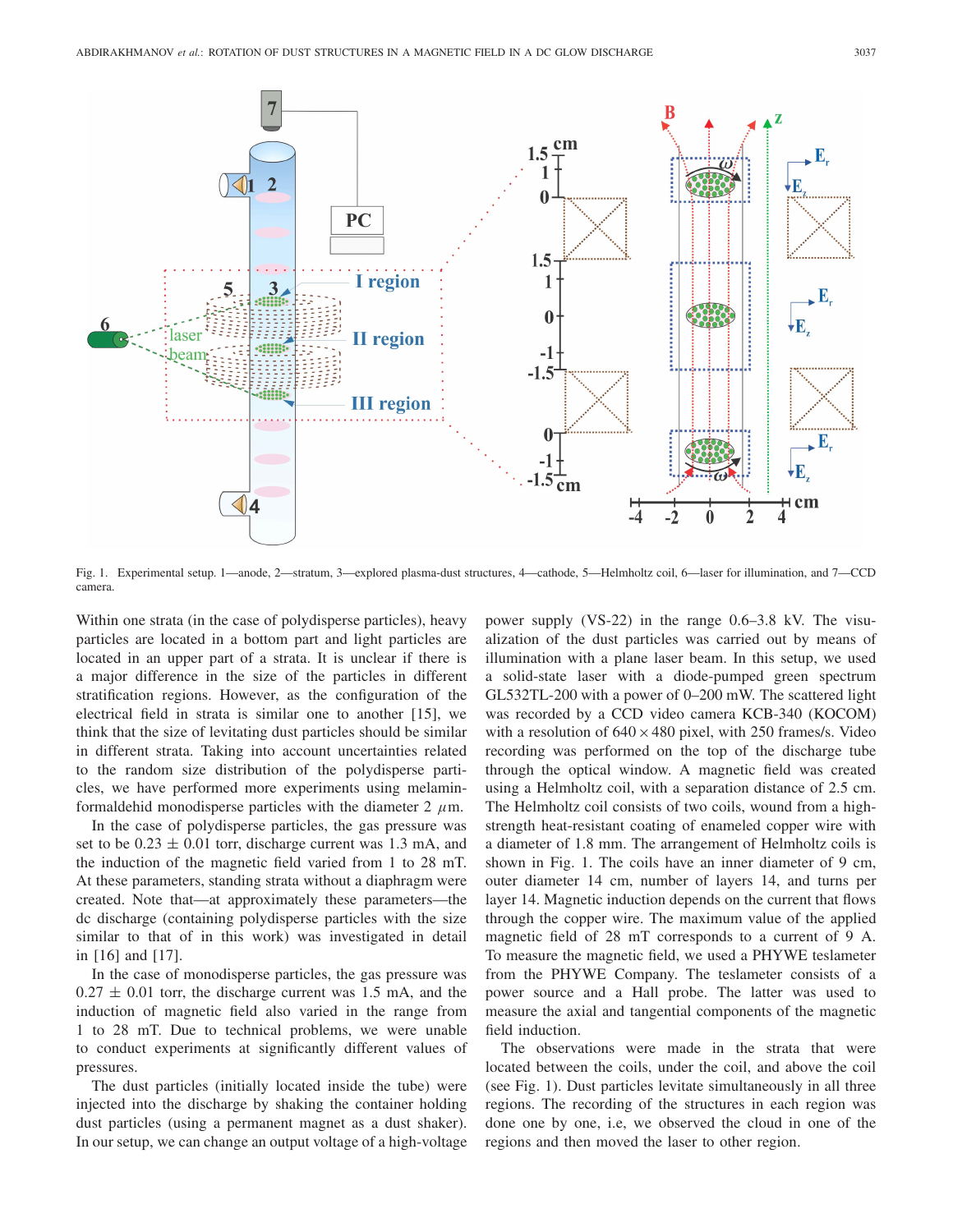

Fig. 2. Dust structures of the polydisperse particles in three regions (as indicated in Fig. 1). To illustrate the rotation in regions I and III and absence of the rotation in region II, several frames are imposed, so that the trace of dust particles can be seen. The rotation direction is shown for the clarity. The video files showing the rotation in regions I and III are provided as the Supplementary Material. (a) I region—the dust structure rotation is clockwise ( $B \approx 15$  mT). (b) II region—the dust structure does not rotate ( $B \approx 15$  mT). (c) III region—the dust structure rotates counterclockwise ( $B \approx 15$  mT).



Fig. 3. Dust structures of the monodisperse particles in three regions (as indicated in Fig. 1), and rotation of them are illustrated. To illustrate the rotation in regions I and III and absence of the rotation in region II, several frames are imposed, so that the trace of dust particles can be seen. The rotation direction is shown for the clarity. (a) I region—the dust structure rotation is clockwise ( $B \approx 15$  mT) (b) II region—the dust structure does not rotate ( $B \approx 15$  mT). (c) III region—the dust structure rotates counterclockwise ( $B \approx 15$  mT).

#### III. RESULTS AND DISCUSSION

The views from top on the polydisperse and monodisperse dust structures are shown in Figs. 2 and 3, respectively. The diameter of the dust structures varies from approximately 3–3.5 mm. The observations were carried out in three regions (as indicated in Fig. 1). The first region (I)—where the dust structure was formed—is over the coil, the second region (II) is between the coils, and the third region (III) is under the coil. When the magnetic field is turned on, the dust particles in regions I and III had rotational motion on the horizontal plane. Clockwise and counterclockwise motions were observed in regions I and III, respectively, while the dust structure in region II did not rotate.

The motion of dust particles was recorded—in the horizontal section—by using the video camera. The angular velocity  $\omega = \Delta \varphi / \Delta t$  was obtained by averaging the measurement results for several particles (about 10) in a zone, where  $\Delta \varphi$  is the angular displacement of a particle over a period of time  $\Delta t$ . To find  $\Delta\varphi$ , the information about location of dust particles in frames separated by  $\Delta t \sim 1$  s was used. The sign of the angular velocity of rotation was determined by the projection on the direction of the magnetic field, that is, when viewed from above, the counterclockwise rotation corresponded to the positive angular velocity.



Fig. 4. Radial distribution of the angular velocity of the polydisperse dust particles in the dc glow discharge of Ar gas at 0.23 torr and current 1.3 mA.

For regions I and III, the radial distribution of the angular velocity of dust particles was measured at different values of the magnetic field induction (we considered 8, 13, and 19 mT).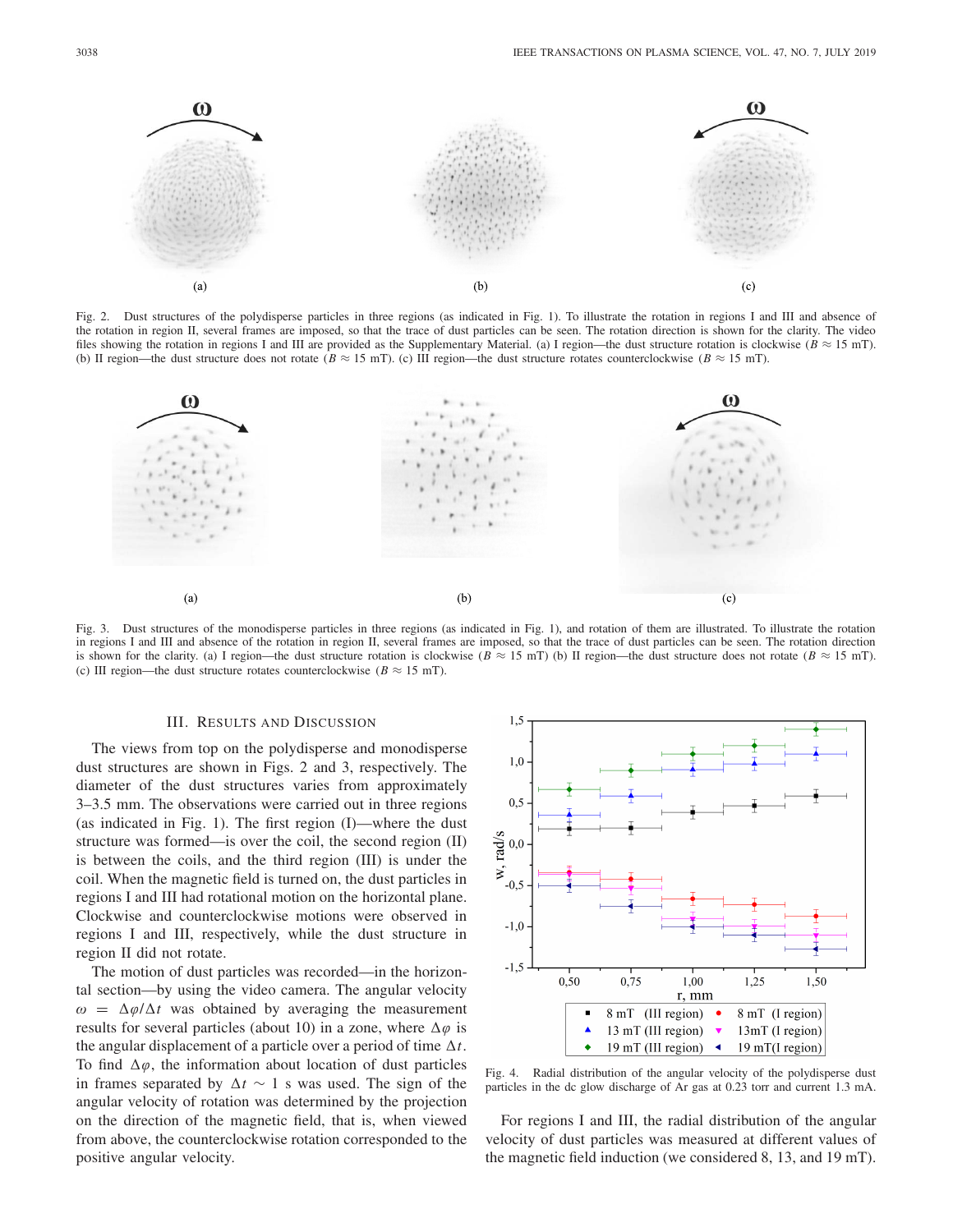

Fig. 5. Radial distribution of the angular velocity of the monodisperse dust particles in the dc glow discharge of Ar gas at 0.27 torr and current 1.5 mA.

The results for the polydisperse and monodisperse dust particles are shown in Figs. 4 and 5, respectively. Note that, the values of the magnetic field induction were measured along the *z*-axis passing through the center of the tube. From Figs. 4 and 5, it is evident that the dust structure rotates not as a rigid body, since the value of the angular velocity has a nonconstant distribution. The angular velocity increases with distance from the central part of the structure and with increase in the value of the magnetic field induction. As mentioned, the dust structure rotation direction in region I is opposite to that of in region III. The angular velocities of the monodisperse particles (at gas pressure 0.27 torr) are smaller than that of the polydisperse particles (at 0.23 torr). This may be understood as the result of the stronger friction by neutral particles. In addition, as the strength of magnetic field was increased, the reduction in size of the plasma in the radial direction (pinch effect) took place. This was evidenced by the loss of the dust particles, resulting in a decrease in the diameters of the structures from approximately 2.5–2 mm.

The magnetic induction  $\overrightarrow{B}$  can be considered as the sum of the azimuthal  $\vec{B}$  | (vertically along the tube) and radial  $\vec{B}$  ⊥ components (as illustrated in Fig. 1). In previous works with  $B_{\perp} = 0$  and  $\vec{B} \uparrow \uparrow \vec{E}_{\parallel}$ , the rotational motion occurred due to an azimuthal drag force which appears as the result of the deviation of the radial component of the ion flux in a vertical magnetic field [6], [16]. In these works with  $B_{\perp} = 0$  and  $\overrightarrow{B} \uparrow \uparrow \overrightarrow{E}$ , the direction of rotation was determined by the Lorentz force  $\overrightarrow{E_{\perp}} \times \overrightarrow{B}$ , where  $\overrightarrow{E}_{\perp}$  is the radial electric field. In our experiment, in region II, we also had  $B_{\perp} = 0$  and the dust structure did not rotate.

In region III,  $B_{\perp} \neq 0$  is directed from the wall to the center. In region I,  $B_{\perp} \neq 0$  is directed from the center to the wall (see Fig. 1). Clearly, in our experiment, the  $E_{\perp} \times B$  induced ion flow cannot be the cause of the rotation as the direction of the rotation in regions I and III is opposite to each other. Therefore, it is expected that  $\overline{E_{\parallel}} \times \overline{B_{\perp}}$  directed ion flow leads to the rotation of the dust particles. The azimuthal drift (flow) of ions can be estimated using the fluid equations

$$
(\nu_i + \overrightarrow{v}_i \cdot \overrightarrow{\nabla}) \overrightarrow{v}_i = \overrightarrow{E} + \overrightarrow{v}_i \times \overrightarrow{\Omega}_i \tag{1}
$$

where  $\vec{v}_i$  is the ion flow velocity,  $\vec{\Omega}_i$  is the vector with absolute value given by the ion-cyclotron frequency and directed along the magnetic field induction, and  $v_i$  is the ionneutral collision frequency. In (1), we have neglected the ion pressure gradient and the centrifugal force (which is shown to be a safe approximation for considered plasma parameters [5]). Introducing an effective damping rate  $v_i^* = v_i + V_r(d/dr) \approx$  $v_i + V_r/L$  (with *L* being the characteristic length in the radial direction), Kaw *et al.* [5] derived a model for the description of the dust particles rotation for the case  $B_{\perp} = 0$  and  $\overrightarrow{B} \uparrow \uparrow \overrightarrow{E}_{\parallel}$ . Similarly, for the case  $B_{\perp} \neq 0$ , from (1), we derive the azimuthal ionic flow velocity

$$
v_{i\theta} = -\frac{F_r}{m} \frac{\Omega_i \sin \alpha}{v_i^2 + \Omega_i^2 \sin^2 \alpha} \pm v_{iz} \frac{v_i \Omega_i \cos \alpha}{v_i^2 + \Omega_i^2 \sin^2 \alpha}
$$
 (2)

where a plus (minus) sign is for region III (I), and  $\alpha$  is the smallest angle between  $\vec{B}$  and the unit vector  $\vec{e}$  *r* directed from the center of the tube toward the wall (in cylindrical system of coordinates with *z*-axis shown in Fig. 1). Index  $\theta$ denotes the azimuthal component of the vector and *z* indicates the axial (along z axis) component of the vector.

Equation (2) is in agreement with the result of [5] in the case  $\alpha = \pi/2$ . The second term arises due to  $B_{\perp} \neq 0$ . We see that the second term in (2) has a negative sign in region I and positive sign in region III, explaining different rotation directions of the dust particles in these regions.

Following [5], the steady state of rotation of the dust particles can be formulated as the balance between drag by azimuthal ionic flow and friction by neutrals. From this condition, the azimuthal rotation velocity of a dust particle reads

$$
v_{d\theta} \simeq \frac{n_i \sigma_{id}}{n_n \sigma_{nd}} v_{i\theta} \tag{3}
$$

where  $\sigma_{id}(\sigma_{nd})$  is the momentum transfer cross section for iondust particle (neutral atom-dust particle) collision, and  $n_i(n_n)$ is the density of ions (atoms). In (3), it was assumed that temperatures of ions and neutrals are approximately equal to each other, i.e.,  $T_i \approx T_n$ .

The second term on the right-hand side of (2) is absent in region II. In this region, the dust particles do not rotate and, therefore, the first term on the right-hand side can be neglected as being unable to induce dust particles rotation. For the estimation of the rotation frequency of the dust particles in regions I and III, taking into account that the electric field configuration in regions I–III is similar [21], [22], we neglect the contribution of the first term on the right-hand side of (2). Furthermore, let us take  $\alpha = \pi/4$  for the estimation of the angular velocity of dust particles. Using characteristic values for the considered discharge parameters [21]–[23], we find  $(n_i \sigma_{id})/(n_n \sigma_{nd}) \sim 10^{-7}$ ,  $v_z \sim 10^2$  m/s. The rotation frequency then can be found using  $\omega_d \approx v_{d\theta}/r_d$  (with  $r_d$  being